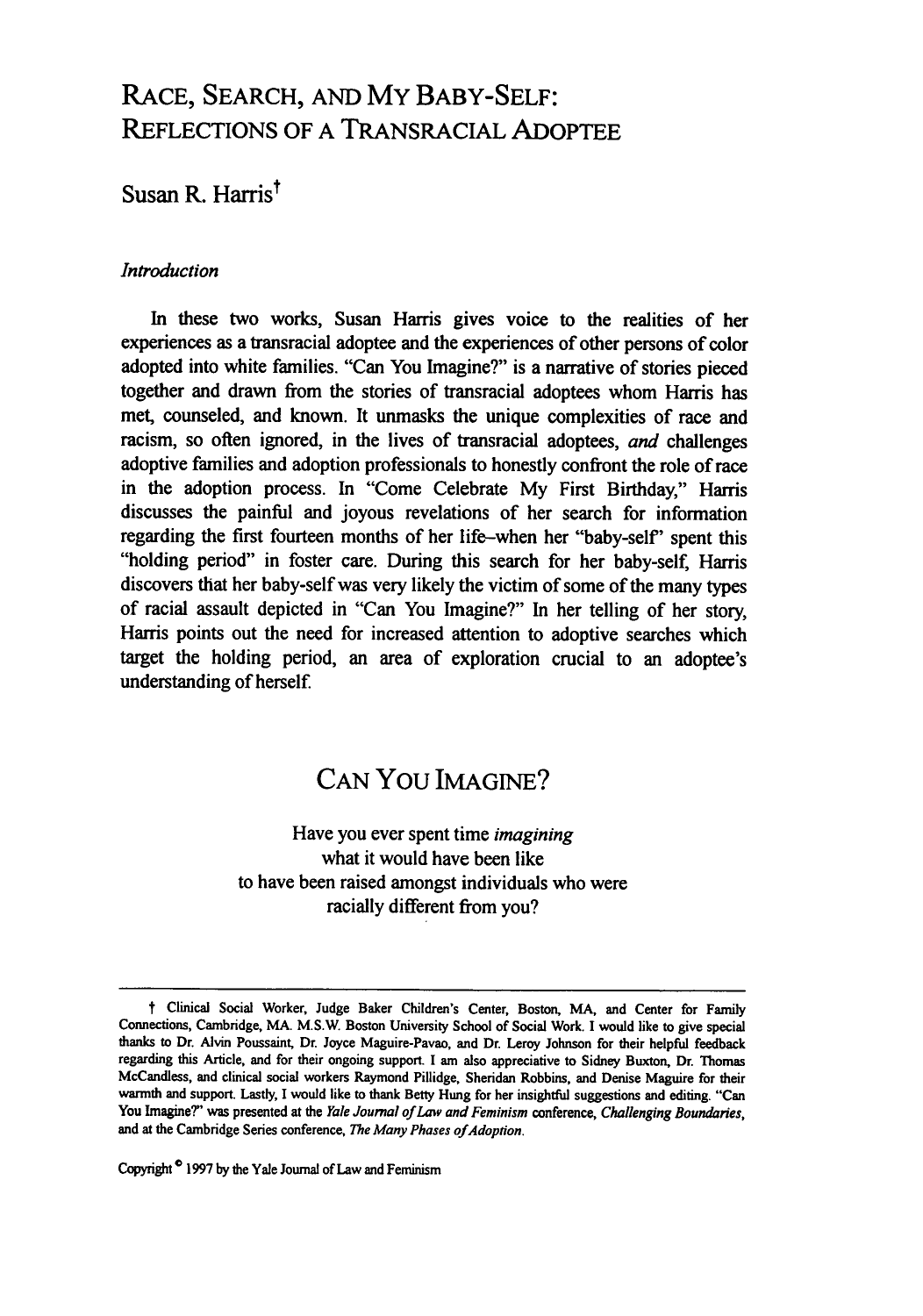What it would have been like to have gone FOR YEARS never having spoken to a person who was of the same race as you;

> What it would have been like throughout the course of a typical day never having encountered a person *who looked like you.*

What it would have been like to have EVen your *own PARents* be of a different race from you?

Can you imagine?

Let's think about this even though it might be hard to conceptualize. I am not talking about spending time abroad to experience different cultures or foods, knowing all the time that regardless of how you are treated, you will be able to return home and blend in with your family, friends, and peers. Nor am I talking about hanging out with friends of a different race, class, or culture and feeling different and sometimes uncomfortable for obvious and/or sometimes notobvious reasons, yet knowing all the while that you can leave, and find a person

> who will understand you, mirror you, and once again, remind you,

that you are okay being the way you are. I am not talking about the choices you have made to become a more cultivated person. I am not talking about choices. And I am definitely not talking about a bad hair day.

I am talking about growing up in a town where there might be one, two, three or four persons-if you're lucky-who look like you, but are not necessarily your age or even people with whom you are likely to come into contact. This is the situation for many transracial/transcultural adoptees who come from closed adoptions and who are raised in predominantly white communities. The added dimension for African American transracial adoptees is that they have facial features and/or skin coloring which have been historically exploited and oppressed.

Can you imagine an adorable little African American girl in the first grade who comes home daily crying to mommy that the white children were laughing at her funny hair? And one day she arrives home to report that her nickname is nigger, not knowing that it is a racist remark. Can you imagine the pain the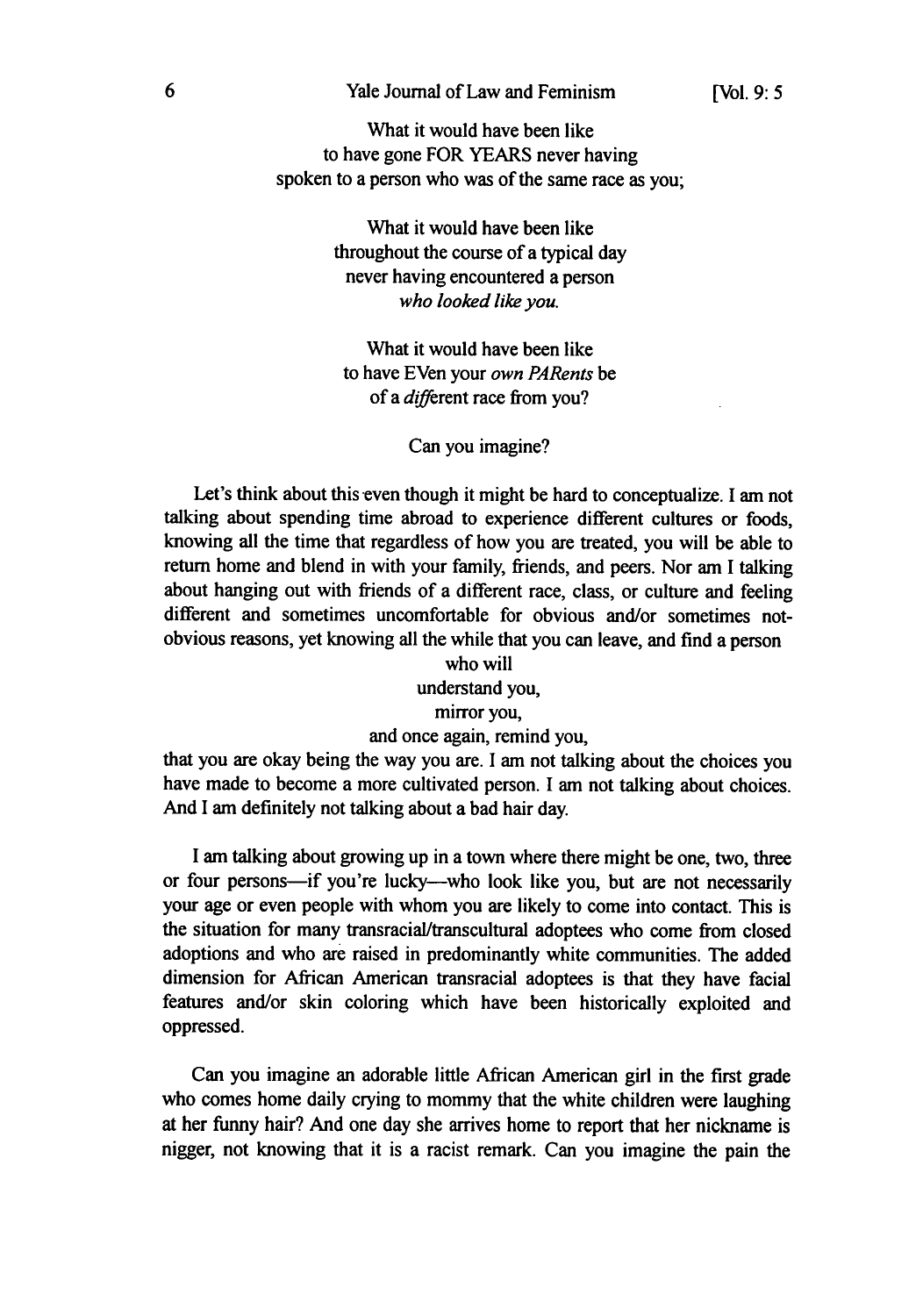child's parents struggle with after learning that their sweet, innocent child is already being violated at the age of six?

OR how about a little African American boy who is constantly picked on and called nigger by his peers at school. In addition, he has a teacher who ignores him and will not teach him. All the while his parents who are white have no idea of what is happening. Why would they? It is not their experience. How could they think that people would do such things to their child?

OR how about the black child who is singled out by his teacher because he is black and *must know* about black history. Only this causes the child great discomfort because he does not even know another black person, never mind black history.

Can you imagine being the only person of color in your school and community? Which would set you up to be the black token and likely target for many racist assaults from both peers and adults. Assaults that are overt or covert, intentional or unintentional, conscious or unconscious, direct or indirect. Assaults that many times both child and parent had no idea occurred, not until later on in life. Is this a healthy environment for the transracial adoptive family? Is this the way to integrate a white community?

What happens to the black male when he enters the adolescent years? This of course varies from male to male. How will he be viewed by various white people as he begins to look like a black man? Think of the confusion the adoptee might have if he is surrounded by white people who view him as a token, tell him that he isn't really black, and proceed to talk negatively about those other blacks. Or what must it be like to hear your white peers chat about getting a "black" one in the sack? How does the black male feel if he is viewed as a token one day, and then the next is falsely accused (like so many black males) of being a liar and/or a thief? Will he encounter fearful, racist white men who become angry and retaliate when he gets a position that they feel their white sons should have had? Will any of the white adults become concerned that the black male might date or rape their "superior or angelic" white daughters? Can you imagine the pain, rage, and confusion a black transracial adoptee has if and when he figures out that the environment he was raised in did not and does not value him or what he represents-black men.

What happens to the black female when dating begins? How does the black female feel about herself if all of her friends who are white begin to date and she is left dateless? How does she approach this subject with her white peers and white parents? Will anyone be sensitive to her? Or will people use the colorblind approach? Who knows? It really is the luck of the draw. Can you imagine having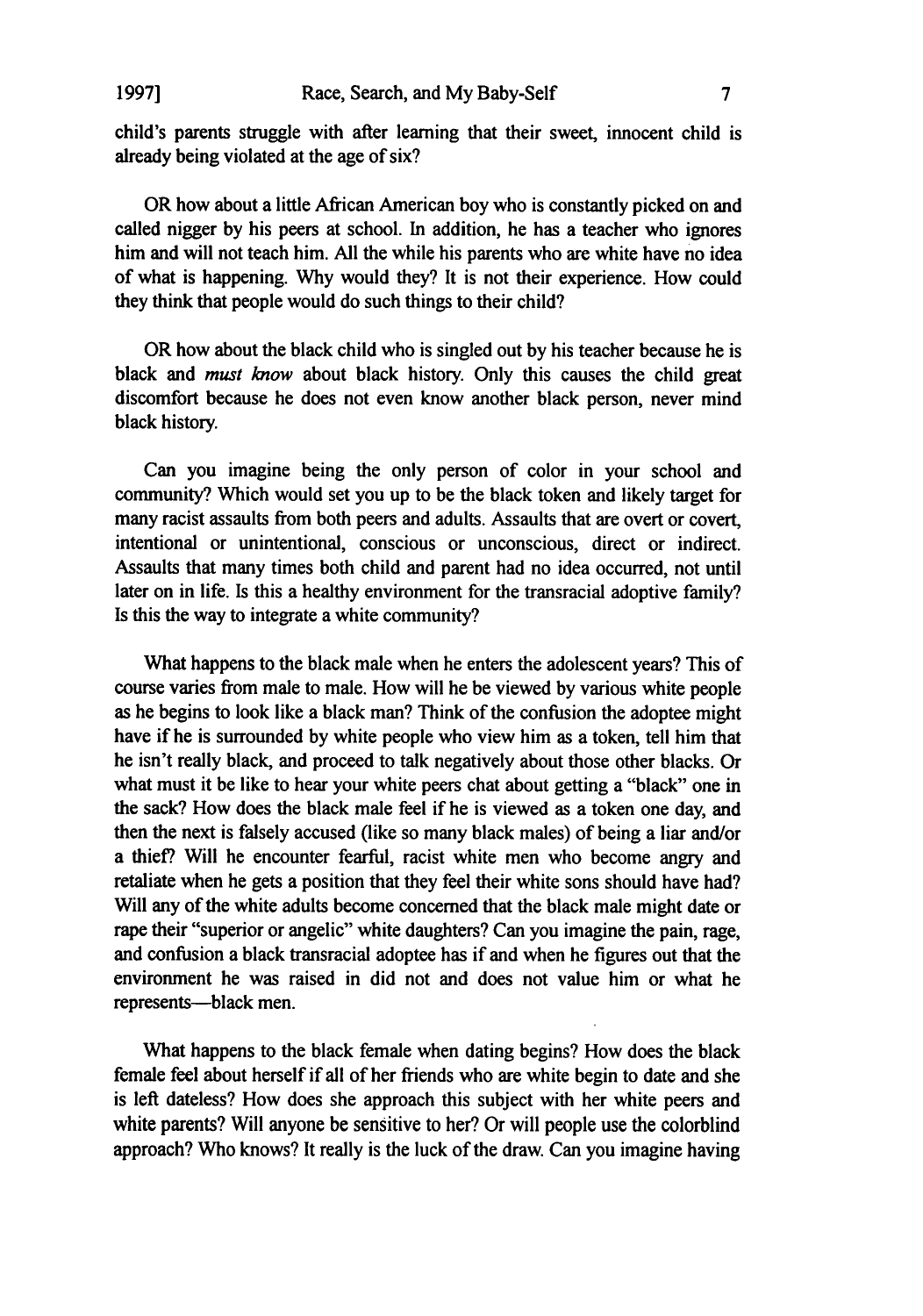some of your friends say to you—"Maybe the boys don't ask you out because you're not friendly enough?" Could this be the case throughout all twelve years of schooling? I should say not! The black female, however, could easily believe her friends and think there is something wrong with her.

Will the black female lose some friends if she says she doesn't get dates because she is not liked because she is black? Who knows? This can play out in numerous ways. What happens if the black female gets angry with her friends and family for not understanding her situation? Will they think she's crazy because Billy, the boy she likes, would never be prejudiced? Will they think she is just race obsessed, that she always blames these things on race? Will some of her friends feel justified to think of her as or call her a black bitch? Can you imagine going through twelve years of schooling supposedly like all of your white girlfriends, but never having a white boyfriend, or if you are gay, a white girlfriend? Or can you imagine being sexually exploited by so many boys, while all that you wanted was what your friends had—a boyfriend? Can you imagine none of your friends, parents, or even your white therapist (if you have one) ever bringing up the topic of race while things like this are happening to you? On an intellectual level, it would make sense because race does not play a significant part in their lives. But I strongly believe it does for many transracial adoptees whether they or their parents know it.

How does a white adoptive father and his adult black daughter make sense of a situation when they are together and someone believes her to be a prostitute? How does the daughter feel about her sense of worth if this is just one of many times that she has been told and made to feel worthless *just because she wears a coat of color and has features that are African?*

Can you imagine going through life being the target of discrimination when you have never seen or met a black person who is biologically related to you? How does one make sense of this? How can a person be called a nigger or a black bitch when she has been surrounded and only loved by white people? Race must be a social construct. So is this a colorblind society?

Imagine at some point in your life being exposed to your same race and not being accepted because you are acting too "white." Is this an act? Why would anyone think that a child of any color raised by white parents in a white community would be anything other than a white person who has been spray painted one of the various shades of color? How do you think it feels when you begin to see that you have been too "socialized white" to feel "black," and too dark-skinned to ever be accepted as white?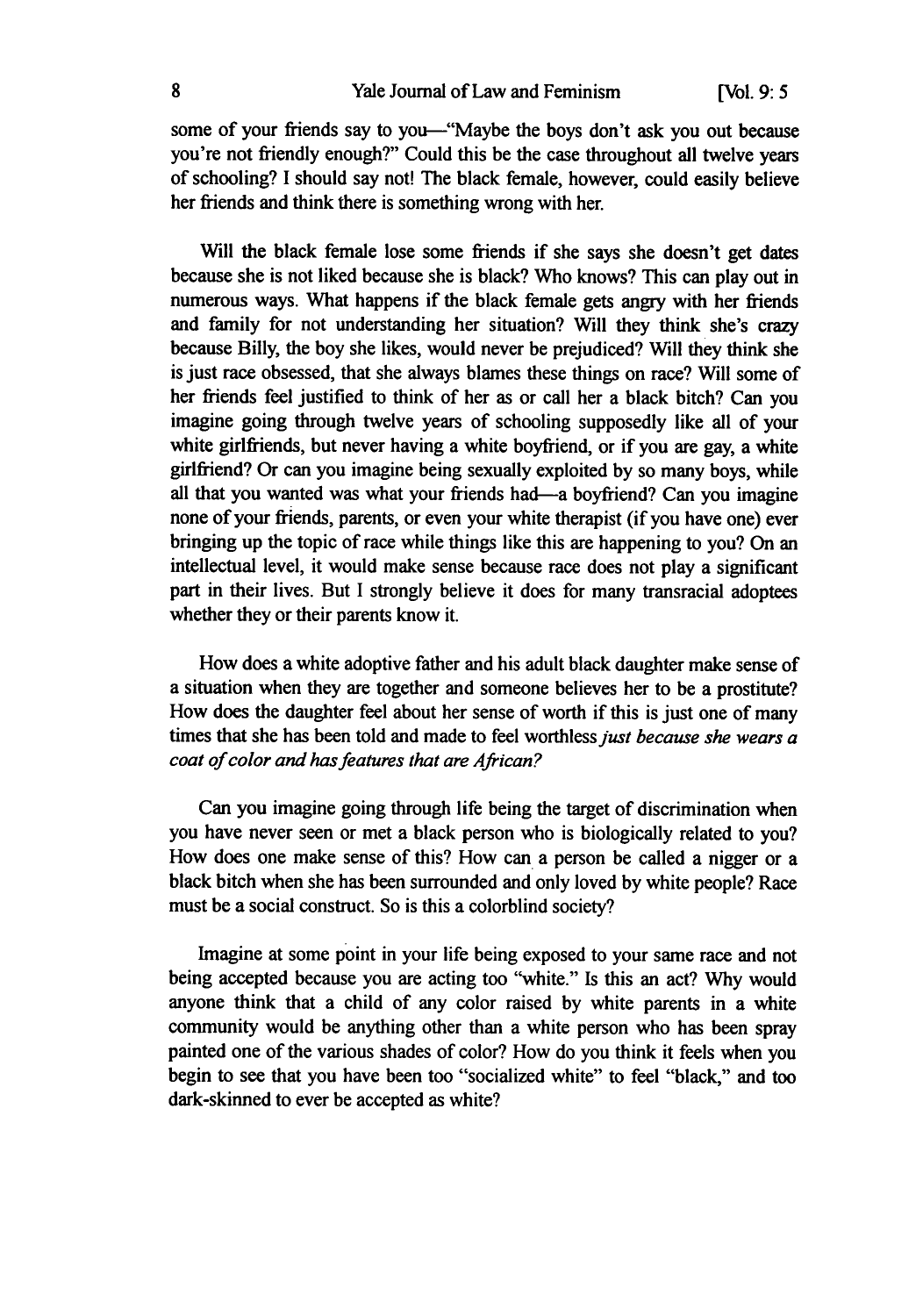What happens if the transracial adoptee seeks out therapy from within the white community? What is the likelihood that there will be a therapist who is knowledgeable and fluent in race-related issues especially if there are no people of color, particularly African Americans, who work within the agency? Can you imagine having a therapist of any color who is ignorant and uncomfortable talking about race and adoption-related issues, but at the same time is eager to meet with you, to learn *from you* about the transracial adoptee experience? Imagine paying money to a therapist who occasionally causes you to become emotionally distraught (just like so many others have done) because he or she is at times unable to mask his or her racist point(s) of view. This can be an extremely difficult, exploitive, humiliating, and psychologically damaging journey.

Let's think about this for a moment. How long do you think it takes to make a child of color shut down and become sealed over especially when all of the child's support systems consist of white people who visibly mirror the people who have caused him or her harm and discomfort? Or how many racist remarks, attitudes, and/or cues do you think it takes to ruin a child's positive sense of self? One, two, three, four, five racist remarks over the course of a ten-year period? Three racist remarks in the fourth grade? Or how about one extremely powerful racist sexual remark right at the time of puberty? You know what kinds of remarks I'm talking about. The type of remarks that speak to the size of the black man's penis or the ones that sexualize and dehumanize the black woman. I know I cannot answer these questions for you. Can you?

By now I'm sure that most of you think I am completely opposed to transracial adoption. Guess what? You are quite wrong. I loved my parents, and I know that they loved me. I would not have traded them in for anyone, although I would have traded the all-white environment for an integrated one. And I know plenty of African American transracial adoptees who feel the same.

Just because I educate people on the realities of racism that play out in this type of a situation-the realities I have learned through readings, clinical practice, friendships, colleagues, and most importantly my own personal storydoesn't mean that **I** am opposed to transracial adoption. Life isn't just about BLACK or WHITE, RIGHT or WRONG, GREAT or AWFUL, ALL or NOTHING. Life to me is about GREY MATIER or like being on a continuum. Sometimes it is okay to adopt transracially and other times it is not. Sometimes the environment is great for the transracial adoptive family, and other times it might vary from okay to what I call TOXIC. Some transracial adoptees have done quite well academically and career-wise, however, at the same time shuttling in and out of therapeutic settings. And just because there are transracial adoptees who haven't had major difficulties doesn't mean that there isn't a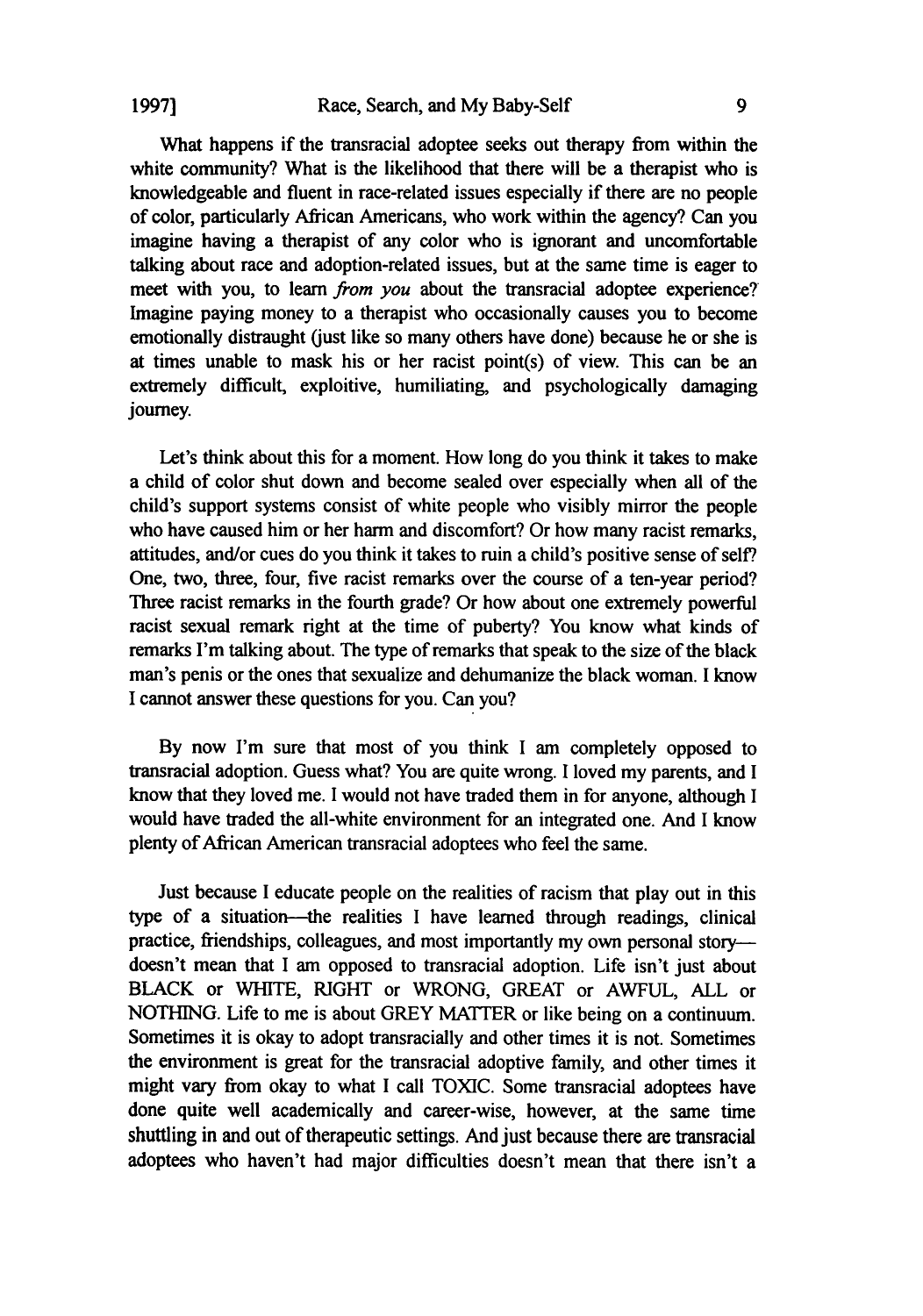continuing need to address the underlying and overriding issues that play themselves out in adoption. I believe that people need to be educated on the issues that are present so that they can make informed decisions.

So who is responsible for making sure that the human needs of the African American transracial adoptee are appropriately met? Who is going to see to it that white adoptive and prospective adoptive parents get educated about such realities so that some of these dehumanizing experiences can be prevented or minimized? I know there are many people who believe education regarding race and adoptee-related issues is not necessary and that love is enough. I strongly disagree. Love is necessary, but how does the black child who will eventually grow up to be a black adult have a chance to love him or herself if he or she is the ongoing target of discrimination? Especially if there is no place for the child and the family to go to regularly to get mirrored, validated, and made to see that it is more than okay to be of a blended family. It is critical that white parents be aware that the power of racism is so great that it can sabotage all the time, energy, and love they put into raising their child of color. If the parent is not astute and able to guide the child through and around the realities of racism and adoptee related issues, and set up a multiracial/multicultural support system or live in an integrated community that includes both children and adults of color, the child can be severely damaged emotionally, psychologically, and sometimes physically. The better prepared the parents, siblings, and extended family are, the better chance the child and the family will have.<sup>1</sup>

## COME CELEBRATE MY FIRST BIRTHDAY

*This paper is written in memory of all the baby-selves who remain missing and unknown. It is also dedicated to my beloved parents, the late Dr Samuel and Dorothea Rae Harris. For it was their warm bodies, loving arms, and everso-gentle voices that eventually embraced and nurtured me in a way that was so desperately needed.*

**<sup>1.</sup>** To learn more about the complicated life experiences of transracial adoptees, see STEvEN L. NIC.MAN, THE ADOPTION ExPERIENCE (1985); **RUTH** G. MCROY & Louis A. **ZuRCHER, JR.,** TRANSRACiAL **AND INRACiAL** ADOPTEES: THE ADOLESCENT YEARS **(1983);** Era Bell Thompson, *The Adoption Controversy: Blacks Who Grew Up in White Homes,* EBONY, June 1974, at 84. To learn more about the complexities of being a transcultural adoptee, see generally Dick Lehr, *The Riddle of Julia Ming Gale,* BOSTON GLOBE, Oct. **8, 1996,** at El; Steve Fainaru, *'Imelda (Gina)' Struggles for Identity,* BOSTON GLOBE, July **15,** 1996, at **A6;** Dottie Enrico, *How I Learned I Wasn Y Caucasian,* GLAMOUR, Sept. 1995, at 106.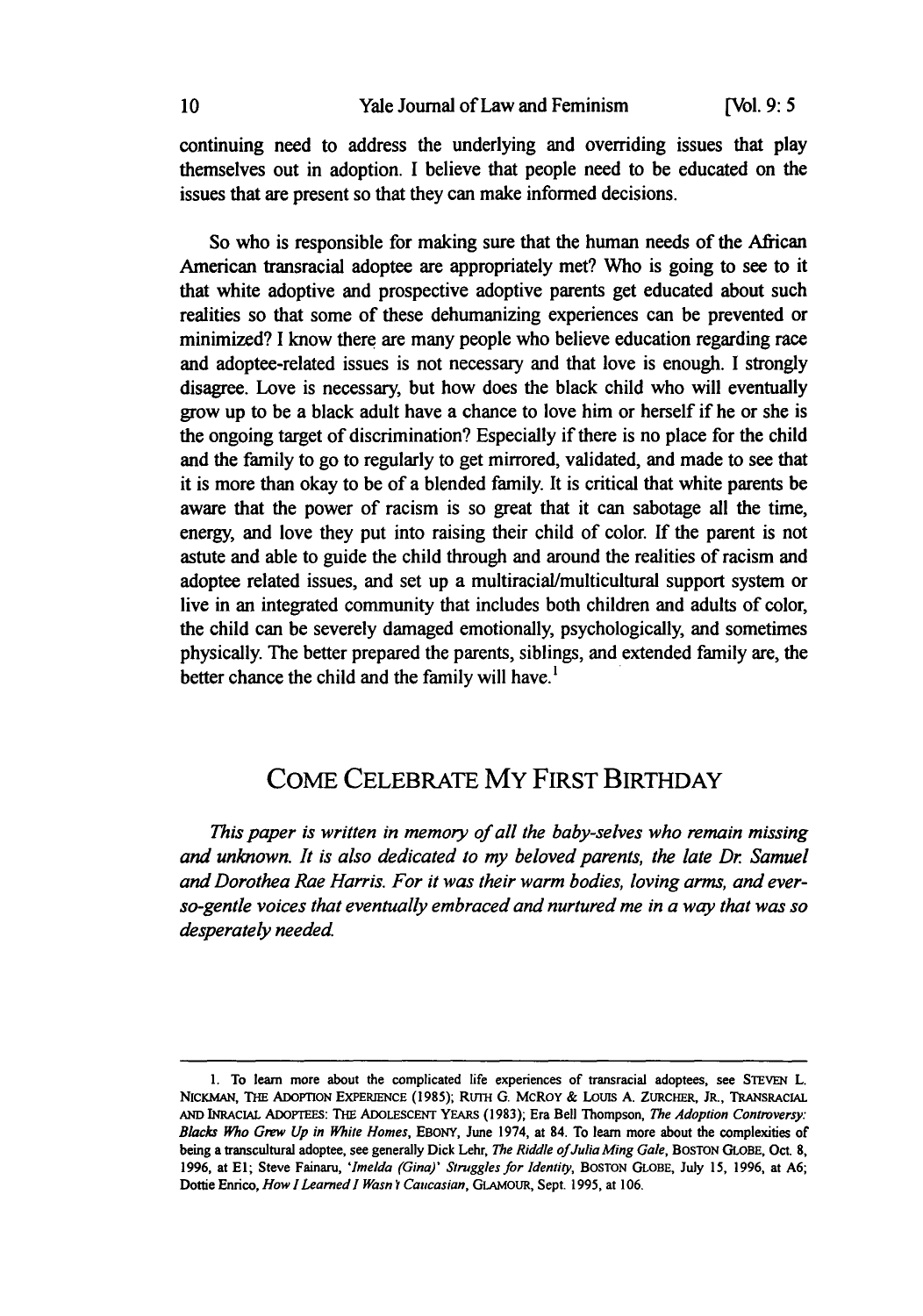#### **1997]**

*"A tiny, bright-faced child, with skin of a deep tone, luminous eyes, and thin dark hair which curls on top of her head. Her small hands are dimpled. She is well formed, though petite.*"<sup>2</sup>

How beautiful! This is what a psychologist wrote about me when he or she saw me when I was in foster care. What a wonderful feeling it was to find out that someone had actually seen me and had written something so beautiful. That I, at that time had provoked a smile and a warm feeling in a person. These childhood realities that many of you have been able to take for granted, I have not had the privilege of doing so.

I have often wondered where the numbness comes from. Why, when I look at parents playing with their babies-as if everything else in their world is secondary—I am happy for them, though at the same time I feel numb inside. I now know that the numbness has a lot to do with my not having any memories or voices for that period of my life, the time spent in holding.<sup>3</sup> Well it is time to heal and give voice and memory to my first year of life.

Notes made by a nurse who visited me at the hospital and foster home:

*"4/11/63 This is a normal newborn, "active and alert." Her skin is white and clear Okay for foster home placement. At time of discharge, the baby weighed 5 [pounds]-14 [ounces]. Her formula was evaporated milk 8 oz., boiled water 16 oz. and 2 1/2 tbsp. Karo syrup. There is a probability that the father of this infant has a negro Indian racial background."*

*"4/13/63 The baby is nursing well. She takes 2* **-** *2 1/2 oz. at a feeding. There is no vomiting and the stools are normal."*

*"4/23/63 The baby weighs 6 [pounds]* **-** *4 [ounces]. She takes 3 ozs. of formula every four hours. There is no spitting or vomiting. She has black hair Her skin appears to be white."*

*"4/30/63 Today the babys general skin tone looks somewhat dusky."*

*"5/8/63 Baby weighs 7 [pounds]* **-** *2 [ounces] and is 20 inches long. [I* had to have been so cute.] *Her skin coloring has become definitely dusk[y]. [T]he palms of her hands are pink. She follows with her eyes, but does not smile yet, in response to attention."*

<sup>2.</sup> **This** and the following excerpts are taken from notes I found in the file containing information about my stay in foster care during my first fourteen months of life.

**<sup>3.</sup> I** define the "holding" period as the time after a child is surrendered for adoption until the child enters the adoptive home. It is common for a child in the United States to spend this holding period in the care of the State.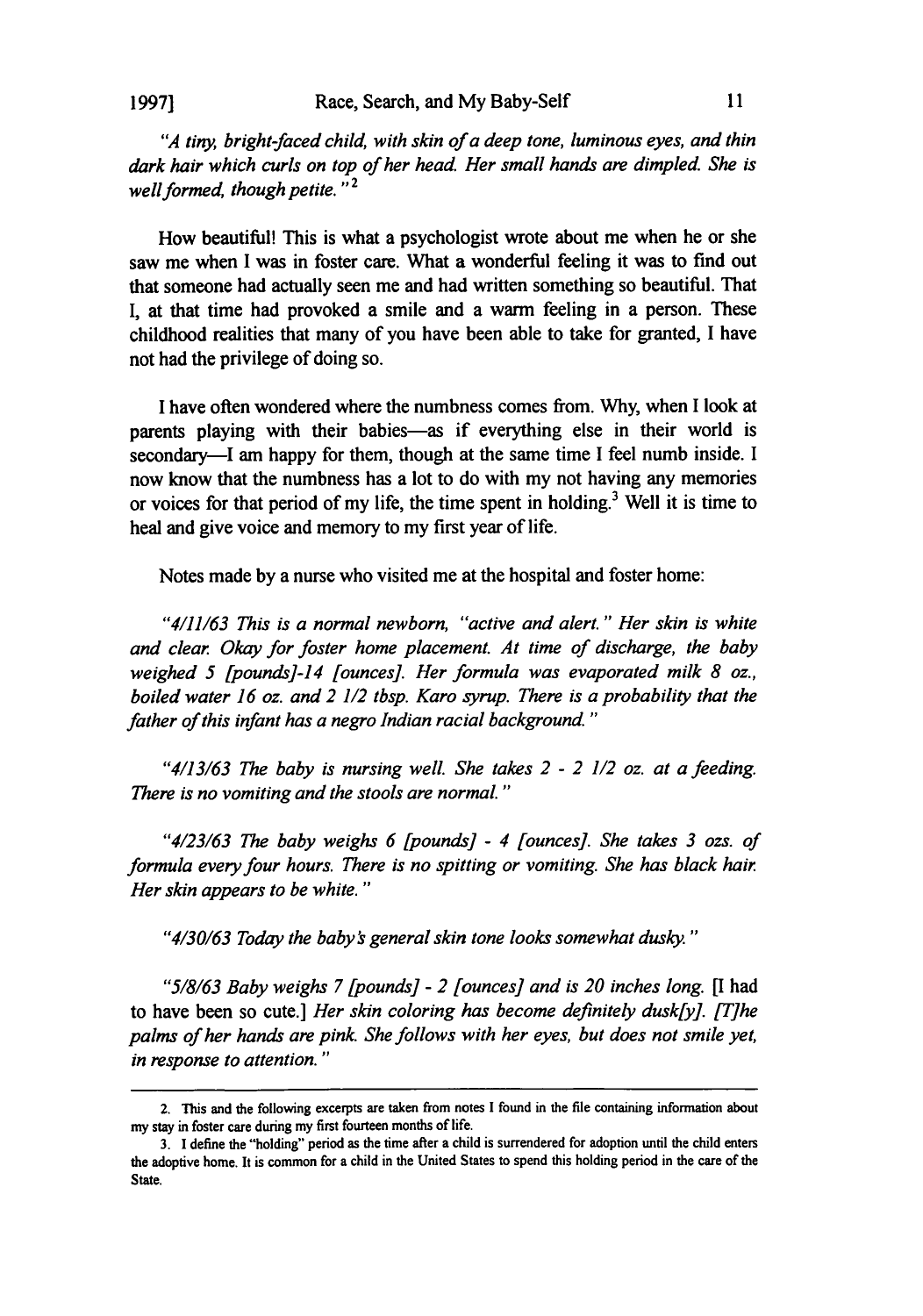#### *"6/20/63 Today the baby really smiles in response to attention."*

*"8/21/63 The foster family has been away on vacation. The baby weighs 12 lbs. She is negroid in appearance, particularly the skin tone, which is quite dark Her hair is sparse, black and tends to curl. Her eyes are brown. The nares are broad, but the mouth is small. Her social responses are definitely slow. She does not smile spontaneously, even to foster mother"*

Interesting. Was it coincidental that the day the nurse found me negroid in appearance was the same day  $\vec{l}$  was found to be "definitely" slow in social responsiveness? Why the ongoing attention placed on the question of my race?<sup>4</sup> It was one thing for the nurse to state that I am African American, or at that time negroid. The way in which this nurse focused on my racial appearance, however, would make me believe that I was defective. Is a white child observed like this? With a focus on the child's nares, hair, and mouth? What did these findings mean to the nurse?<sup>5</sup> Didn't she understand that my features and skin coloring were nothing out of the ordinary? I was just a Jewish multiracial baby in a foreign place-being viewed by a person who could not relate.

Remember, this is the only information that I, an adoptee, will ever have about my first year of life. The thought that someone might have objectified me at that age was very painful for me to learn. Being a transracial adoptee who was raised in a white environment, this type of objectification has been a familiar theme in my life. But to again encounter the racism of others in my search for my lost roots, to realize that I as an innocent, vulnerable baby was the victim of racism adds another complicated and deep layer of sadness and pain to my search. This is not to say that the nurse was racist on a conscious level; she could have made unconscious racist associations. But the harm to me today and to my baby-self cannot be undone.

*"A tiny, dark complexioned child, with luminous eyes, and thin, curly, dark hair Her skin is of a deep tone, her features small, in keeping with her build. She is well-formed, with dimpled hands."*

I think I will hold on to this, the psychologist's description of me-it is very comforting.

<sup>4.</sup> **Why** was the nurse so interested in the "probability" of my birth father's racial background? There was no "probability" that he was of African and Native American descent; if she had looked in my records file, she would have discovered he was "definitely" a person of color.

**S.** Would my being negroid bring in less or no money for the agency? Would this delay my adoption process or categorize me as an "unadoptable or undesirable" baby to a white Jewish adoption agency?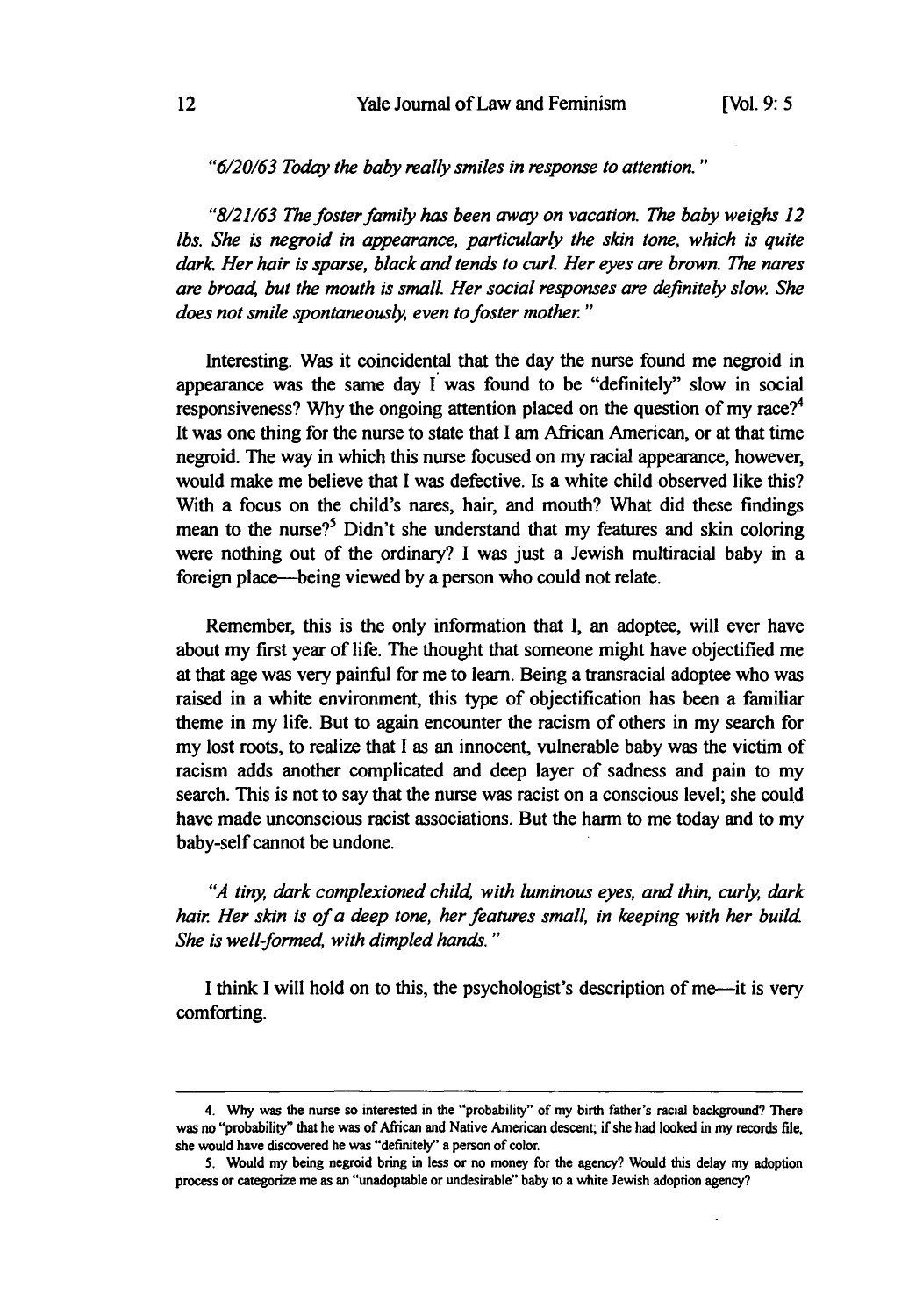On **9/13/63,** when I was five months old, the psychologist administered Gesell Normative testing. S/he determined that *"her quick social responsiveness is appealing."*

#### Soon afterward, the nurse wrote:

*"10/4/63 The baby weighs 13 lbs. She has spurted ahead in her development in the last 6-8 weeks and was most sociable and responsive. She rolls to navigate, and gets to a creeping position and rocks. She bears full weight when held upright. She eats well, and is on afull diet, 3 meals a day."*

Interesting. Was it coincidental that the nurse suddenly observed that **I** had spurted ahead developmentally after the psychologist had found my social responsiveness appealing? Or was the nurse's initial impression of me subjective and possibly racist, so that she quickly changed her opinion of me once the report came back? Who knows? We will never know. I can tell you that the tears I shed while absorbing this foster care information about myself contained both **joy** and sadness. Joy for discovering the positive qualities **I** possessed at that age, and sadness thinking about how vulnerable my baby-self had been in foster care.

Do any of you actually have any idea of how powerful an impact search and finding can have on the adoptee?<sup>6</sup> That immediately following my first conversation with my birth mother, it dawned on me that **I** had been walking on my knees my entire life, and that I no longer had to do so because **I** had just been given my feet. That for me finding both my birth families helped me make sense of so many things. For example, I now know who **I** resemble in looks, personality, and talent. **I** also know what makes me- *unique.* Meeting my birth mother gave voice to the fact that **I** really came out of a real woman's body, not an imaginary one. That pregnancy can be a beautiful and natural experience. That I had a real beginning to life similar to yours. That my life did not begin when I was adopted; that in fact, my life began when my birth mother gave birth to me.

One might think that because **I** found my birth families years ago, my days of searching were over. But after years of knowing my birth families and being able to integrate the similarities and differences into my life, it became apparent to me that there was still something missing. And it became much more obvious to me while **I** watched parents playing with their babies that the numb feeling **I** felt came from not knowing anything about that particular time in my life. That time period was non-existent to me, to my birth families, and to my adoptive family. It

<sup>6.</sup> To learn more about the experiences of adoptees who search for their birth families, see Phyllis R. Silverman, et al., Reunions Between Adoptees and Birth Parents: The *Adoptees' Experience,* **SOCIAL** WORK, July 1991, **329-35.**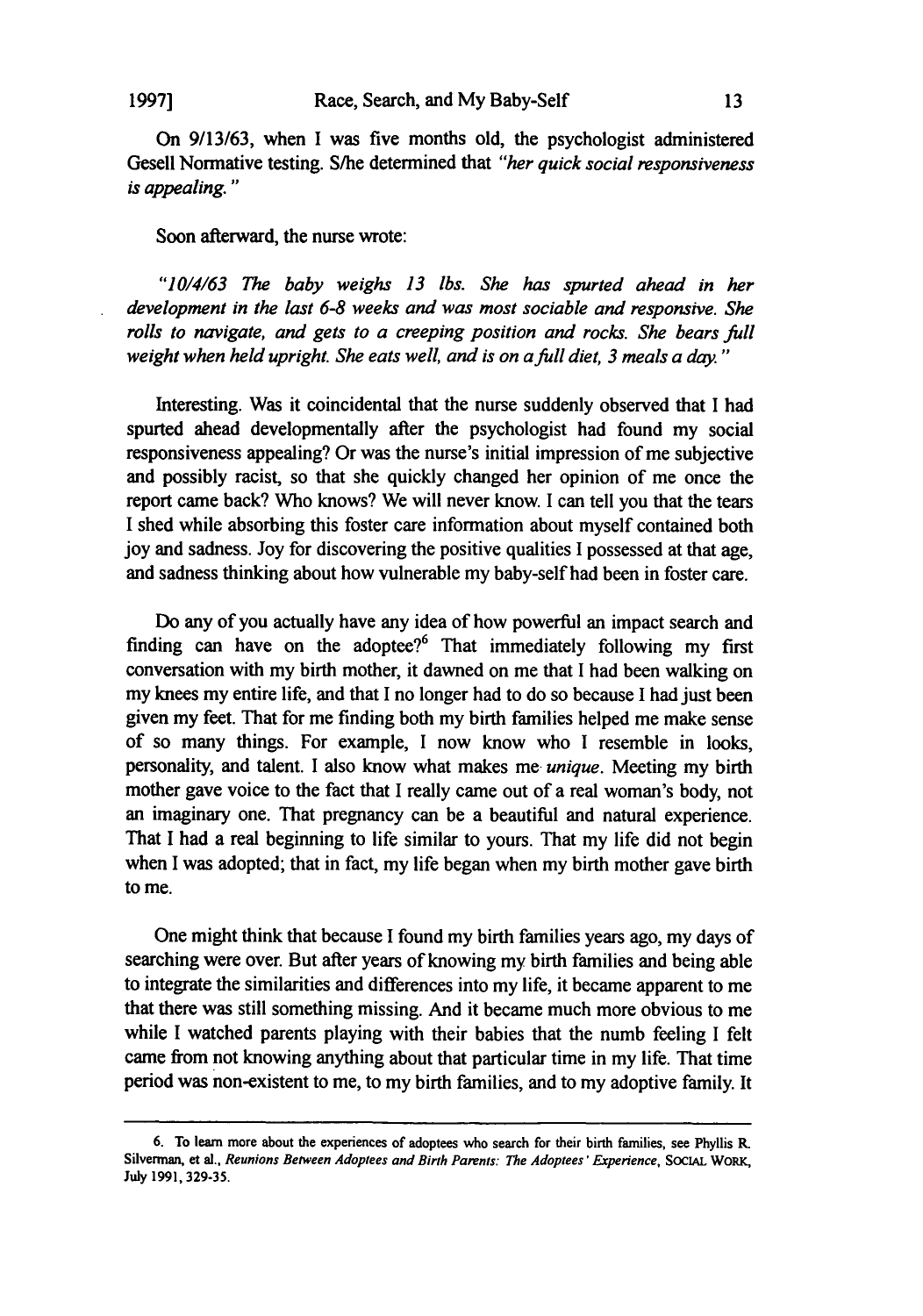was a lengthy period of my life that had never been talked about. It had never been made real to me because no one I knew had ever been with my baby-self during those first fourteen months. This lack of information, stimulation, and discussion regarding my baby-self, I now know, through the years had an injurious emotional effect on me.

The interplay between parents and babies really made me think. Who held me at that age?! Was I held? Did someone find my baby-self absolutely irresistible? Who talked baby talk to me? Did someone cheer for my baby-self when she made various movements or when her *first tooth erupted?!* Did someone help her regain composure after she was relinquished at birth? So many questions unanswered. So many feelings dead and asleep.

The importance of pictures, lifebooks, and other works that so many professionals and parents have created to chronicle children's time in foster care, and which are now used to soften the difficult journey for foster children and adoptees, cannot be overstated. These aids attempt to create an ongoing narrative for children to forever have as they travel through placements, preventing them from having more gaps and unknowns in their lives than need be.

Think about how common a phenomenon it is that a parent of a newborn pulls out her baby pictures to proudly show others how the adorable baby resembles her mother or father or some other relative. When a child is raised by her biological family, the parent(s) are able to observe their child's development and pass on their observations of the child's similarities and differences as compared to themselves and other family members, creating a life-long conversation between parent and child. By the time the child becomes an adult, she may take for granted all the knowledge about herself which her family has shared with her. But this child, now adult, may in turn tap into this base of knowledge about family heredity when she herself bears a child. All this which most people take for granted, adoptees cannot. This is not to say that all adoptees have an interest in discovering information about the holding period, or that they are the only individuals who do not have this information. But it is important to recognize that for adoptees who do conduct this type of search, the cognitiveemotional process of searching is complex and can be painful.

The search can be especially difficult for the adoptee if family members and counseling professionals minimize the process.<sup>7</sup> They may dismiss the adoptee's

**<sup>7.</sup>** This search process can also be difficult for the birth parents and adoptive family. For birth parents, particularly birth mothers, this search **by** the adoptee for foster care data can immediately place them once again in a place of guilt, shame, and anger. They might have thought that they were through learning of what had happened to their child, never thinking that the adoptee would actually seek **out** additional foster placement information. For birth mothers of color and white birth mothers impregnated **by** men of color, who were made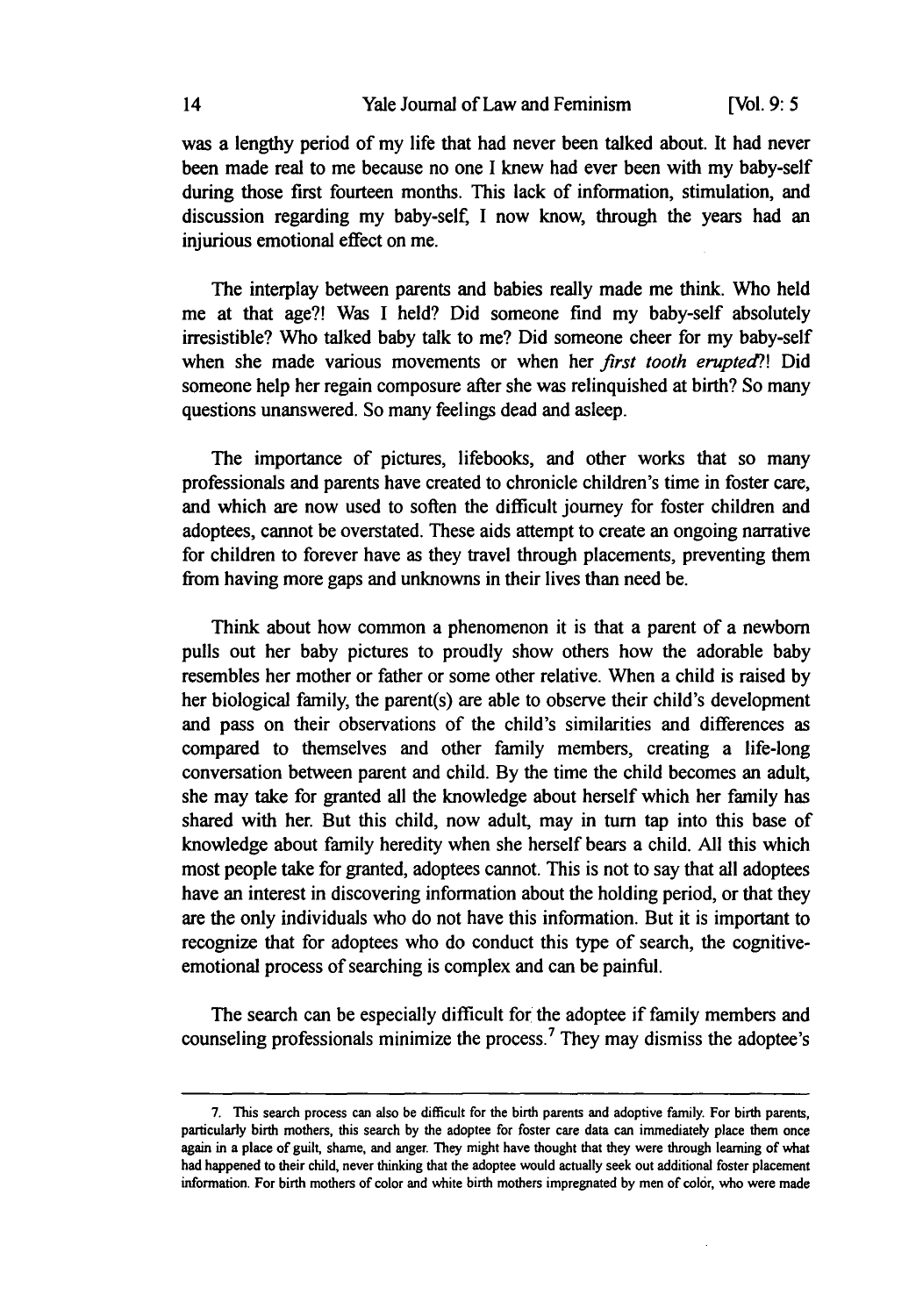search for information about the holding period, believing that finding this information is not that important. But these people, who were likely raised within their biological families, overlook the fact that they have had access to this type of information throughout the years. They have baby pictures. They have been able to ask family members about their early childhood.

*"In prone she mounted on hands, tilting her head and smiling. From this position she is reported to turn over She came to sit, from supine, her face eager, and she sat alone briefly. She also bore her full weight actively Impressive was her quick interest in the cubes, her eyes traveling to the single one, and her attention sustained as she subsequently grasped, dropped, and secured another Her right hand was most active, but when she finally secured one left, she held it longer, and retained a second.* [Of course, I am left-handed.] *Her only recurrent interest in the bell its ringing and cup, seemed to stem from fatigue, her effort spent on the cubes."*

How can I not overflow with teary delight as I think about how my baby-self mounted on her hands, tilted her head, and smiled? I now have somewhat of a visual picture of how I moved and how absolutely irresistible **I** must have been as a baby.

So it is with these foster care notes that I have been able to piece together part of my life history, and put together various images of my baby-self that I will forever have. And it is these images that will over time help dissolve the numbness.

This is the last entry in the notes made **by** the nurse prior to my first birthday:

*"3/24/64 Baby is really adorable, definitely negroid in appearance. The nares are somewhat broad, her mouth comparatively small. Her first tooth erupted two weeks ago, and three more since that time."*

**I** can't help but to glow! We all know how adorable babies are when they are showing their first teeth. Can't you just see my baby-self right now? With two tiny teeth on the top of her mouth and two tiny teeth on the bottom. Yes! It is time to regress, to integrate, to heal, and to celebrate.

to believe that their children would be immediately adopted, learning detailed information of a lengthy foster care stay that is tainted with racism can be additionally painful.

For the adoptive family, there may be a sense of - here we go again. Family members may feel guilt and fear that they have not met their child's needs because once again, the child is searching for more. Sadness and pain regarding infertility issues of the adoptive parents may also resurface. **Of** course, one cannot generalize how families are going to handle this part of the search. It can be a very positive and non-threatening experience.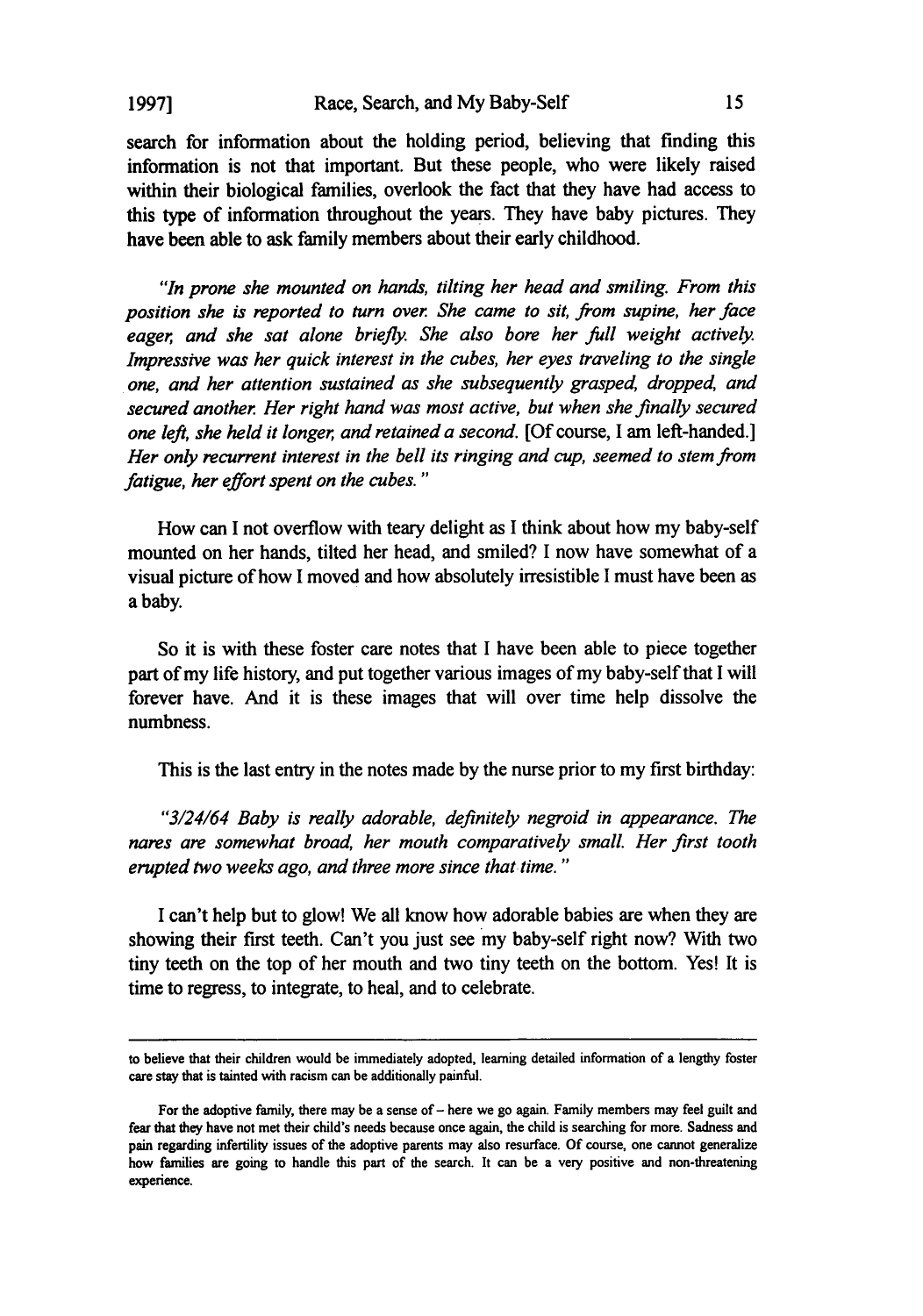Just as finding my birth mother gave me my **FEET,** obtaining foster care information about my holding period has given me my **ANKLES.**

When I contacted my former foster mother, a white Christian woman who had over a twenty-year period parented only Jewish babies, I asked her if she remembered me? She said "no" without emotion. I immediately knew that I could not get emotional because it appeared as if she had dealt with foster care in a rather robotic way. When I asked her if she could have been the one who named me, she replied, "No, **I** wouldn't have given you that name." When I asked if she had had a difficult time when children left her home, she said, "It was a matter of fact. I knew that none of you would be staying because you were Jewish so there was no reason to become attached." I thought to myself, how could a person not become attached to newborn children, especially one who had been there for fourteen months? It was at this time that I realized there was a great possibility that I had never had *afirst birthday party.* That my first birthday might have just come and gone without any type of acknowledgment or celebration.

*My tiny bright-faced child, with skin of a deep tone, luminous eyes, and thin dark hair which curls on top of your head You, with your four teeth, and an adorable Jewish/Black/Indian nose, no longer have to deal with the bittersweet alone. Tossing and turning, without anyone watching over you who truly loves you.*

*I know that those first fourteen months were hard and that not all of your needs were met. You see, I know you quite well, and know that at the time of* adoption, you were delayed and starved for attention.

*The fact that you had a nurse and caretaker who did not love and adore you was by no means a reflection of you. You see, you were and still are so very lovable and worthy of all that is good. HAPPY BIRTHDAY! Precious One! Any parent would have been fortunate to have had you.*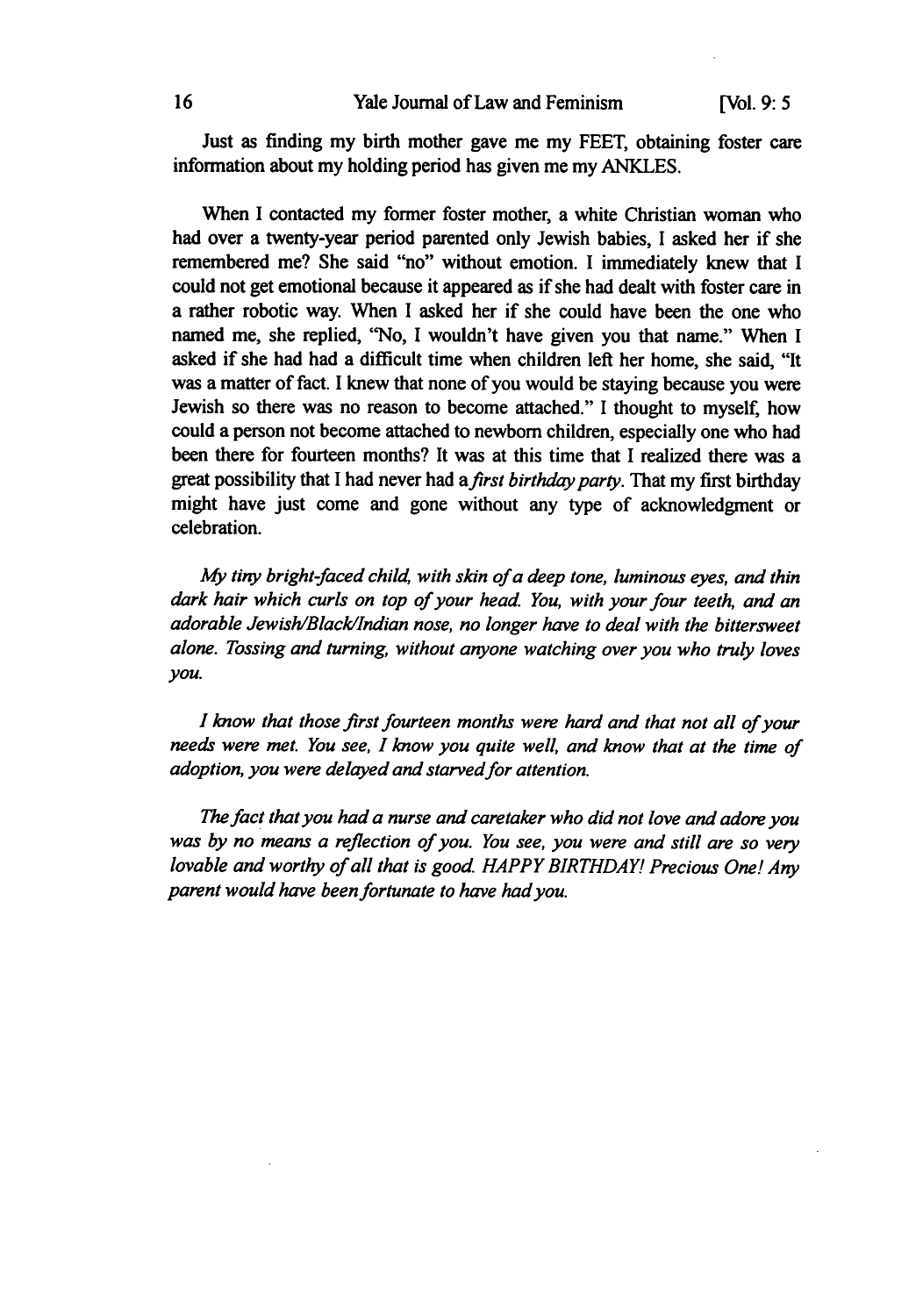### RITUAL

### Susan Soon-Keum Coxt

*"You are the eldest child, you go first."*

*It's true, I was born first. I am the eldest. But I am new to this. I do not know how to lead in this ritual of respect and honor to our mother*

*"You go first." The words are spoken again and my two brothers step back and motion me toward our mother's grave. I step in front of the mound of earth that comes nearly to my shoulders and is covered with stiff grass. Even the burial place of my mother is foreign to what I know from my life in a different place.*

*"You bow four times."*

*I am grateful for the direction, but feel awkward too. "Like this?" I bow stiffly. They nod "yes.* " *I bow three more times, more aware of them than the spirit of our mother who receives this ritual.*

*It is my turn to step back, and my brother, the second-born, moves forward to bow low and reverently several times. He moves with grace and sureness. He has done this many times before. I watch him and realize that I did not bow properly*

*It is the turn of the third-born, and he follows his brother in bowing, clasping his hands together solemnly. They kneel in front of the grave together, and I echo them.*

*Without words they pass around pieces of dried fish between us. I wait and carefully watch what they do next. After placing the remaining fish on our mother's grave, they nod to me that it is time to chew. I put the fish in my mouth and chew. I do*

t Susan Soon-Keum Cox was adopted from Korea into an American family in **1956.** She has worked with international adoption and child welfare issues for more than 20 years. She was a participant in the panel on traaracial adoption at the *Challenging* Boundaries conference. She is currently the Director of Development **at** Holt Int'l Children's Services.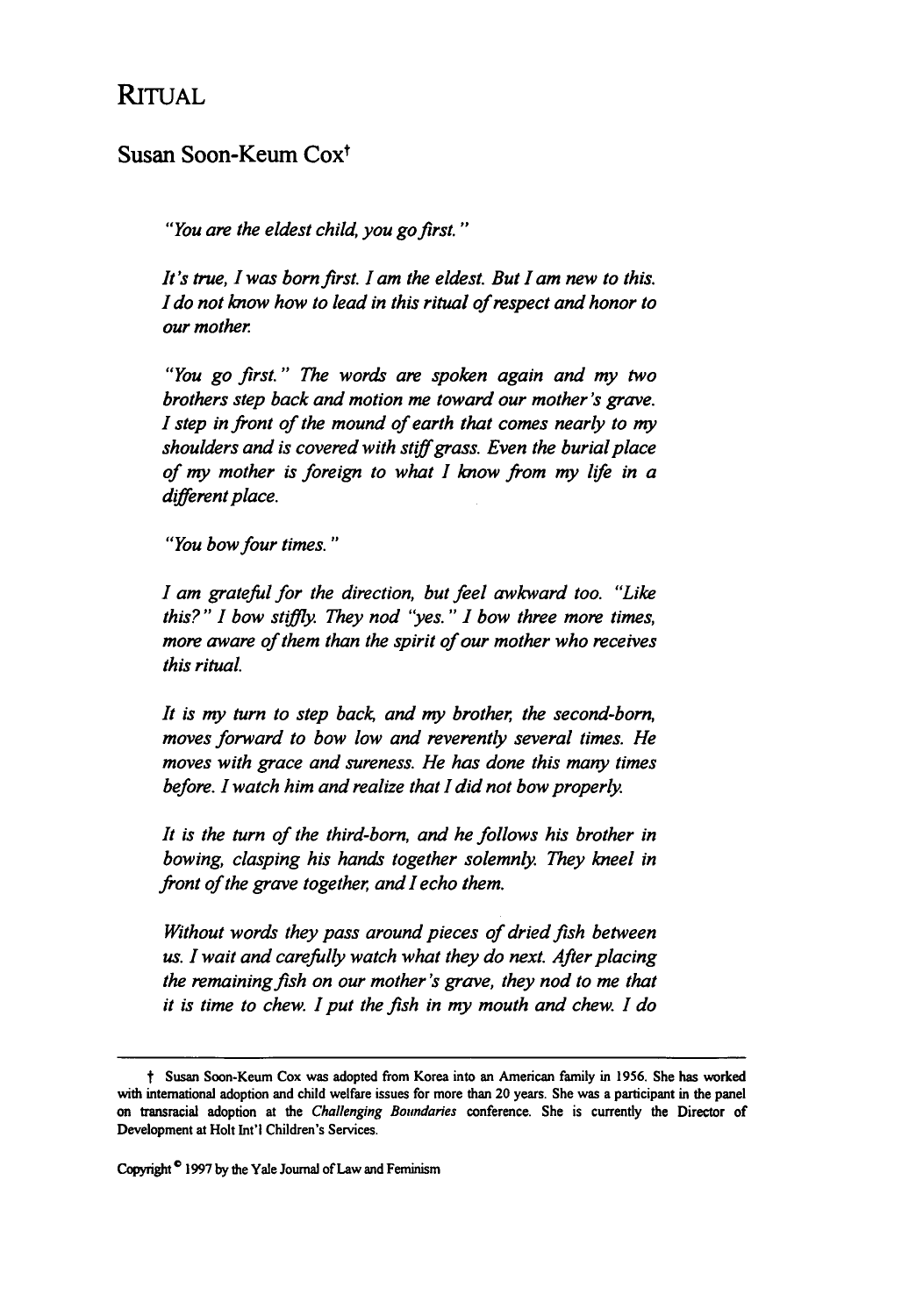*everything exactly as I see them do before me. I feel like a shadow.*

*Still, without words, they pour rice wine into three glasses for us and one glass for our mother They hand it to me to place gently at her grave. I wait for them and then we all drink together We are silent. The only noise is the grass waving softly in the cemetery.*

*This ritual, so clearly familiar to my brothers, is foreign to me. More Baptist than Buddhist, I have never honored the dead like this before. But it feels comforting. I look out over the rice fields that surround my mother 'sfinal rest and I am grateful to be here. I am certain this moment would bring happiness to our mother, wherever she is. I raise my glass to my brothers and say, "To our mother, Chung Kwan Ja. I am sure this would* make her happy-the three of us here together."

*The interpreter repeats my words in Korean. Hearing them, my brothers shake their heads vigorously "No, no! Not Chung Kwan Ja. Chung Kwan Ja. You are not saying it correctly "As if they were speaking to a child they put their faces close to mine and say it slowly. I repeat it back to them. "No, no, still wrong." We go back and forth until I get it right, or they give up on me.*

*At first lam hurt. They did not hear what I said. All they heard was the wrong accent as I attempted to say my mother's name in a tender salute. And then it passes ... I did say it wrong. It is because I did not have her to show me. I did not hear her name everyday as they did. But I am here now. With them, with her And that is what matters in the big picture.*

*I reach out for my brothers' hands and we sit together quietly before our mother's grave.*

*"Was it like this for you? " I wonder "Did you have to work hard to be as you were supposed to be?"*

*I pray. Wordless, voiceless, prayers that are sad, thoughtful and happy All at once. It is how Ifeel. All of those emotions at once.*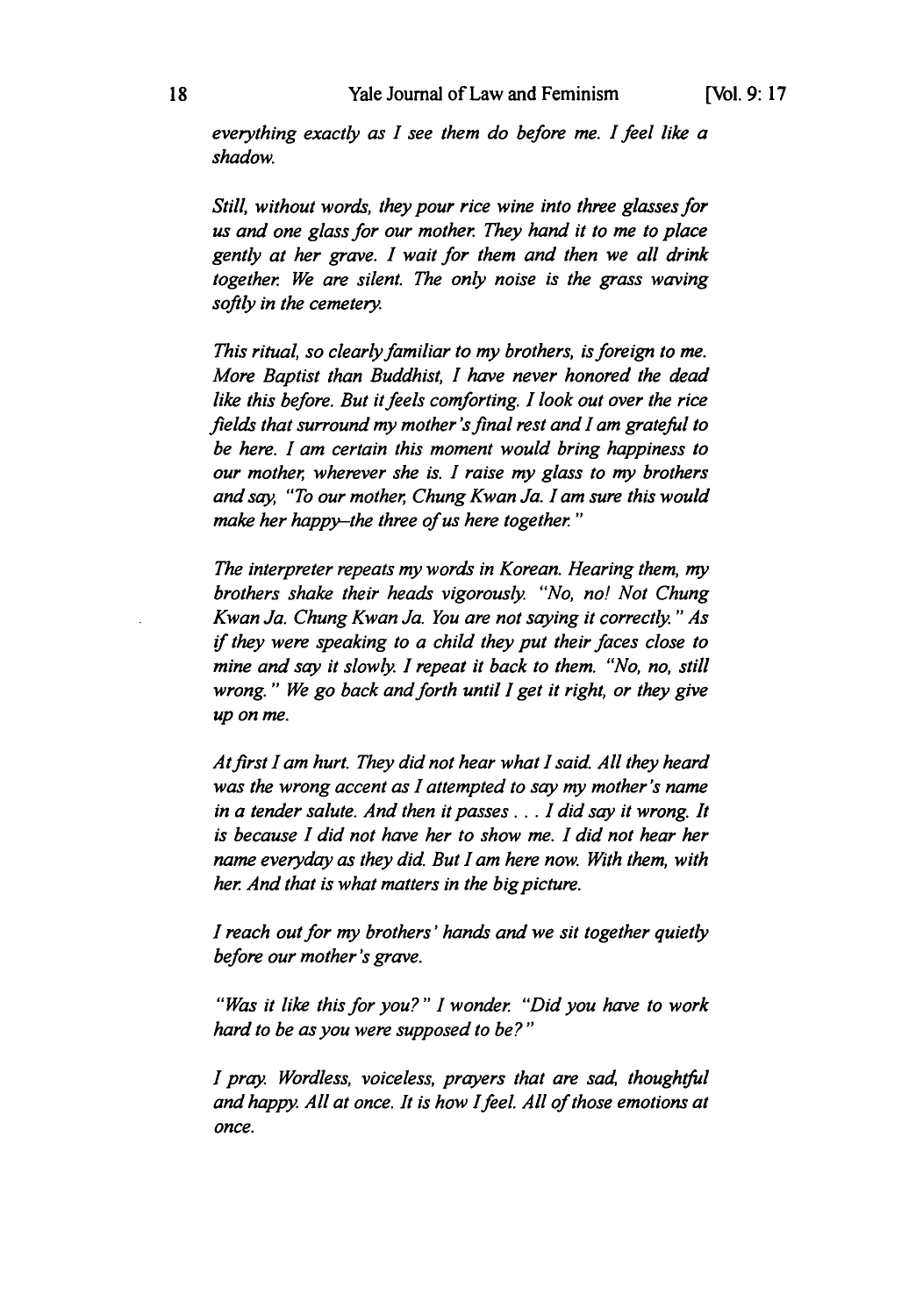*"I was always your secret." I whisper to her "It is not necessary anymore. I will find the right words. I promise you. It will be for both of us.... "*

In 1956 Harry Holt was in Korea tenaciously working to save the lives of Korean children. Children who were abandoned. Orphans. Many of them were of mixed race. One day an orphanage director from In Chon called Mr. Holt. "I have more babies than I have beds. Can you help me?" Mr. Holt replied, "I can take five." He drove to In Chon to bring the five children back with him to Seoul. One of the children Mr. Holt took back with him to his orphanage was a little girl about four years old. That little girl was Hong Soon Keum, she became Susan Gourley, and today I am Susan Cox.

When I first arrived at the orphanage I would wake up in the night from bad dreams. It was Mr. Holt who personally came in and comforted me. He rocked me, sang songs to me, and when I wasn't frightened anymore, he took me into the kitchen and made us jelly sandwiches. He was my "grandfather," even before I had a mother and father of my own.

I left Korea for my new life on October 9, 1956. I remember little about that trip. I do remember looking out a small round window, sitting next to a woman I could not understand, and feeling very, very scared.

I was the 167th child to be adopted from Korea. More than 60,000 Korean children in the last forty years have made the same journey. That trip across the ocean is much more than a journey of several thousand miles. For those of us who have been adopted, it is the birth into our family.

I grew up in a small rural community in Oregon. I was my parents' first child. A year later they adopted a son from Korea. We were followed by three biological siblings, so I am the oldest of five. Although we didn't look the same, I always knew I was very much my parents' daughter.

When I came to my parents, international adoption was considered as foreign an idea as the children who were being adopted. People were concerned. My parents were pioneers in this process. "Your daughter is American now," they were told. But they knew I was also Korean. In my community, I grew up knowing little about Korea, or my heritage. I rarely had an opportunity to see other Korean people. I did not eat Korean food, see beautiful Korean fan dancing, hear Korean music, or hold celedon pottery in my hands.

What my parents did give me was the essence of how they felt about Korea. It was unwavering and unconditional. I always knew they thought Korea was a most important place. They treasured its people, its history, everything about it; for the simple reasons that Korea was where I was from and I was their daughter.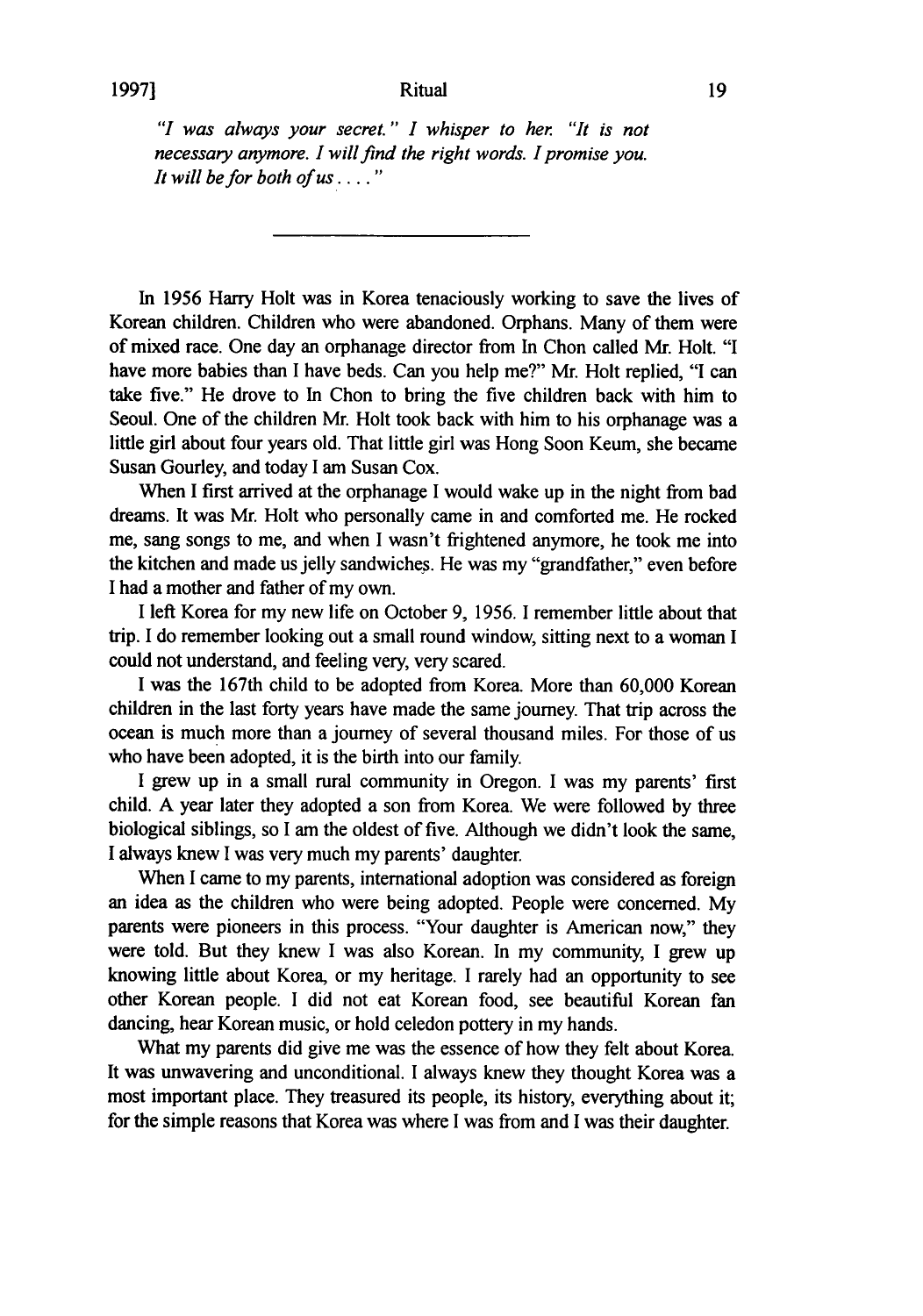As an interracial adoptee, I believe in the absolute appropriateness of interracial adoption for children who would otherwise be denied their birthright to have a family. My adoption experience was positive. I consider myself to have had a typical, normal childhood. I did not consider being Korean, or being adopted, as the most important aspects of my life. From my own personal life experience, however, I also believe that race is an issue. To deny that reality is naive, at best, and dishonest and condescending, at worst.

I am profoundly aware of how different my life might have been. I acknowledge and accept that my early life circumstances were difficult. The reality that I could not stay with the mother who gave birth to me was a sadness that I shared with my parents. They spoke of my life in Korea, and of my birthmother, with nothing but respect and dignity.

I was in the first grade when I became a U.S. citizen. At six years old, I did not truly understand the importance of that day, but later I became aware of my identity as a Korean-American and what it means to be a part of two countries. I see my "dual citizenship" as an opportunity for my life to be richer and more expansive. It is something to be cherished and treasured, not feared or regretted.

I was 26 years old when I returned to Korea for the first time. It was exciting, but also frightening. The last time I had been in Korea I had carried a Korean passport. Twenty-two years later, I was returning with my husband to visit this place I could barely remember. Would it be familiar? Would I come to remember how to speak the first language I had known, but had since forgotten? I expected it might feel like an echo of an earlier time.

It did not feel familiar, but it did feel welcoming. I was filled with enormous pride by the wonderful spirit and graciousness of Korean people. I loved knowing that this was also my heritage.

**I** cannot adequately describe how it felt to visit an orphanage for the first time. It was **1978** and Korea was a very different place than it is today. **I** was not prepared for how it would feel to see those children. As **I** looked into their faces, **I** remembered, **"I** was one of those children," waiting, needing to be loved, deserving a family. **I** thought of how it must have been for Harry Holt.

It was the first time I had seen Molly Holt, Mr. Holt's daughter, since I was a little girl, but I recognized her immediately. We went through old spiral notebooks of adoption records her father had carried around in the bib of his overalls. As I turned the pages in the twilight of that spring evening, I found my four-year-old face looking back at me soberly from one of the books. At the bottom of the page in Mr. Holt's handwriting was written, "went to America, October, **1956."**

**I** realized the international adoptee's unique experience. The melting together of being Korean and American. American **by** osmosis and experience. Korean **by** birth and ethnicity. Shared **by** both.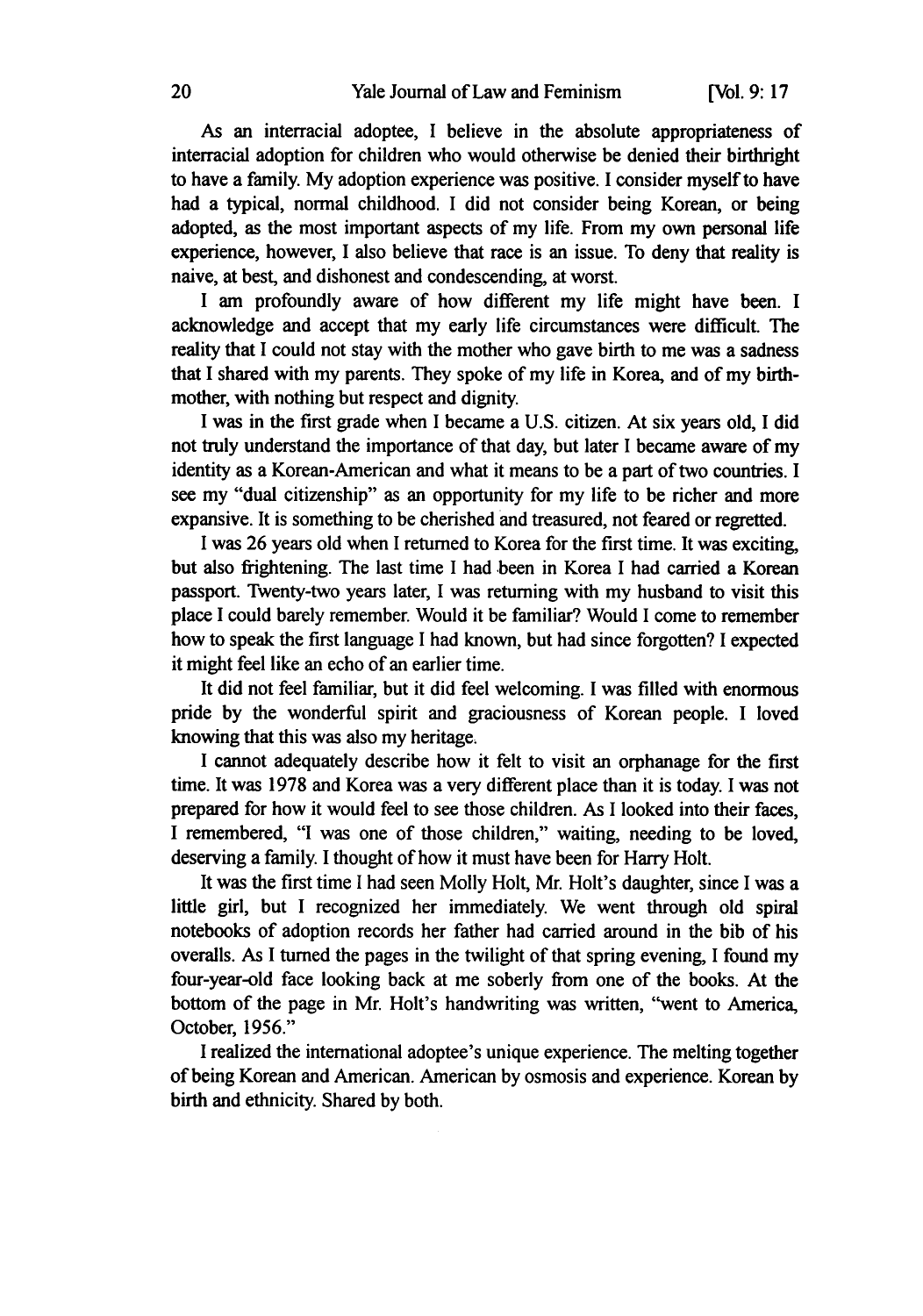This was the first of many visits to Korea. I have returned with my husband, my mother, my son and my daughter. **All** of us are connected to each other and, through me, to Korea I am proud of that simple fact.

There are a million moments, big and small, that describe the unique and complicated tapestries of families. It is the shared history of those moments woven together that make each of our experiences distinctive. These experiences include school, music lessons, summer camp, sports activities, family vacations, proms, grandparents, college, marriage, and children.

While my experience cannot be exactly the same as anyone else's, I do believe that many of the feelings of adoptees are similar and shared. We know that we are loved and cherished **by** our families, that we are truly our parents' sons and daughters, as deeply loved as if we had been born to them. I know how much my parents love me, because **I** know how much I love my children.

If you are adopted, you are an adoptee forever. It doesn't stop when you leave high school or college, get married, and have your own children. There are moments in your life that adoption is more significant and relevant, but it is always a part of who you are, your personal and unique history that you bring with you throughout your life.

I have completed the full cycle of families. As a daughter, sister, grandchild, wife and mother. Two years ago I completed the full cycle of adoption. Thirtyseven years after I left Korea at age four, I met my Korean brothers. We share biology through our birth mother, but no shared history, since we did not grow up together. I did not see my birth mother again. But I did find her. She died in 1978. I learned that her last words were to my younger Korean brother: "You have an older sister. She went to America." I cannot express what that means to me. To know I was my mother's last thought as she was dying. "Ritual" is a picture of all our lives rejoined all these years- later. My family has been extended.